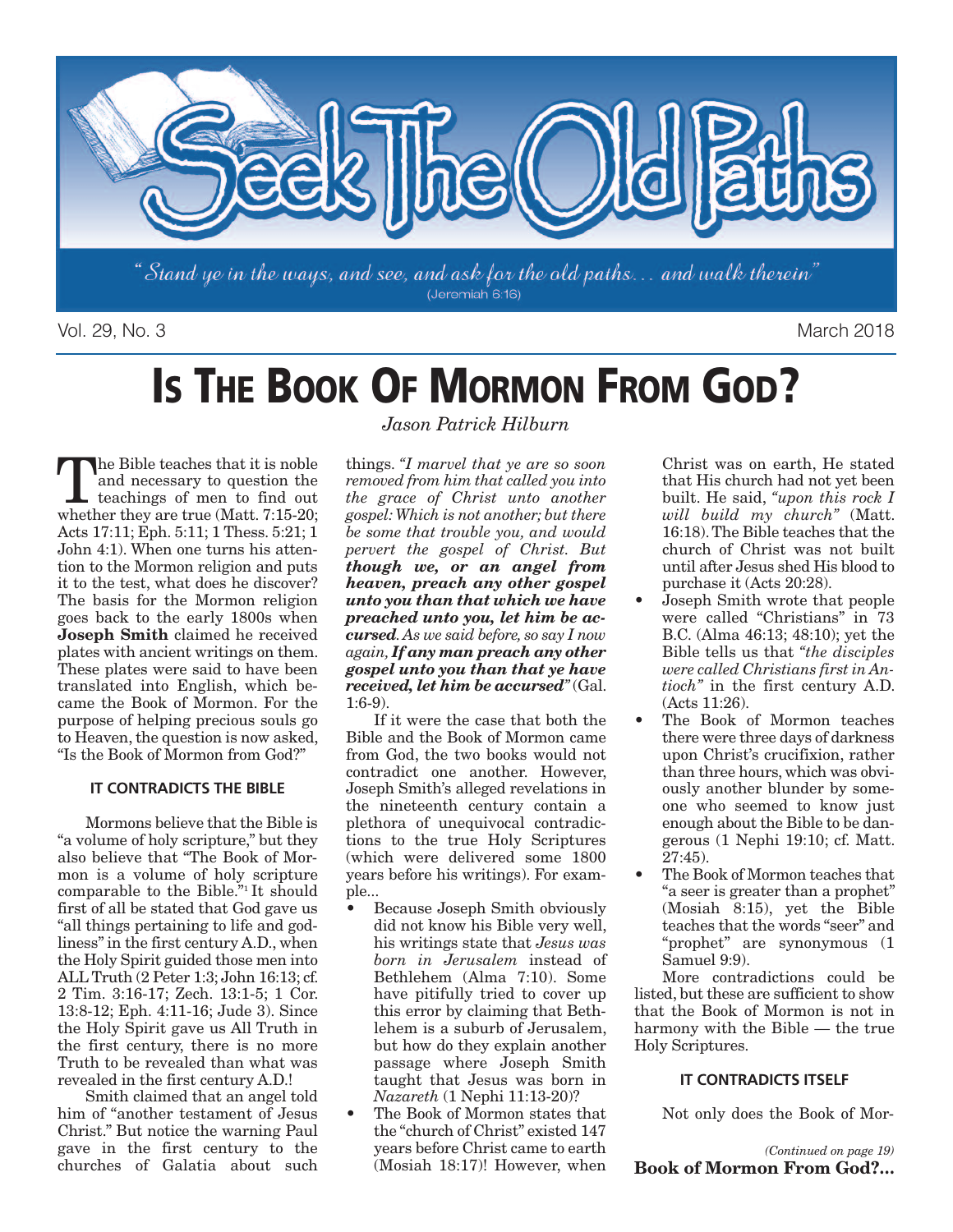

### *The number one process through which we eliminate weakness is to dig deep and stay long in the well of God's Holy Divine Word.*

The Weak Must Study the Bible<br>
in order to become strong. He-<br>
brews 11:6 presents a great<br>
Truth "But without faith it is imin order to become strong. He-Truth, *"But without faith it is impossible to please him: for he that cometh to God must believe that he is, and that he is a rewarder of them that diligently seek him."* The weak therefore have their own obligation according to the Scriptures.They must seek to please God. But, they cannot please him without FAITH — a living, active, vibrant faith, trust, confidence in God. They should and must be strong in faith.The most basic primary avenue through which this is done is *Bible study.* When someone says "I wish I were stronger in faith," there is a simple solution, STUDY THE WORD OF GOD! *"...Faith cometh by hearing, and hearing by the word of God"* (Rom. 10:17).

Bible study and spiritual growth are uniquely tied together. One cannot be separated from the other. One cannot grow without study and one cannot study without growing (unless you don't heed what you study). Paul's simple but profound proclamation of this is found in Romans 10:13-17:*"For whosoever shall call upon the name of the Lord shall be saved. How then shall they call on him in whom they have not believed? and how shall they believe in him of whom they have not heard? and how shall they hear without a preacher? And how shall they preach, except they be sent? as it is written, How beautiful are the feet of them that preach the gospel of peace, and bring glad tidings of good things! But they have not all obeyed the gospel. For Esaias saith, Lord, who hath believed our report? So then faith cometh by hearing, and hearing by the word of God.*" It stands to reason that the more one is involved in studying the Bible the more he/she will grow in faith.

How may we prevent weakness? GROW IN FAITH! Faith comes by hearing the Word of God. Three basic but simple rules of spiritual growth is: study, Study, STUDY. The number one process through which we eliminate weakness is to dig deep and stay long in the well of God's Holy Divine Word.

*"Study to shew thyself approved unto God, a workman that needeth not to be ashamed, rightly dividing the word of truth"* (2 Tim. 2:15).

- "Study" means to make an effort, give diligence, endeavor, labor, exert one's self (cf. Eph. 4:3; Heb. 4:11; 2 Peter 3:14).
- "Shew" means to exhibit, stand ready,to provide (cf.Acts 1:3; Rom. 12:1-2; 14:10).
- "Approved" means to be acceptable, tried, pleasing (cf. 1 Cor. 11:19; James 1:12; Psalm 19:14).
- "Workman" means to toil, labor, work (cf. Matt. 9:37-38; 20:1).
- Not be "ashamed" means that we have no cause to be ashamed (cf. Eccl. 11:9; Luke 12:20).
- "Rightly divide" means that we handle correctly (cf. Luke 10:28; 20:21).
- The "word of truth"is God's divine expression, communication, teaching, doctrine (cf. Matt. 7:28; Mark 2:2; 4:14; 2 Tim. 4:2; John 8:32; 17:17).

Many passages speak of the necessity of growing and its connection with the Word of God. The apostle John wrote, *"And many other signs truly did Jesus in the presence of his disciples, which are not written in this book: But these are written, that ye might believe that Jesus is the Christ, the Son of God; and that believing ye might have life through his name"* (John 20:30-31). Jesus said,*"No man can come to me, except the Father which hath sent me draw him: and I*

*will raise him up at the last day. It is written in the prophets,And they shall be all taught of God. Every man therefore that hath heard, and hath learned of the Father, cometh unto me"* (John 6:44-45). *"And he said unto them, Go ye into all the world, and preach the gospel to every creature. He that believeth and is baptized shall be saved; but he that believeth not shall be damned"* (Mark 16:15-16). Peter wrote, *"But grow in grace, and in the knowledge of our Lord and Saviour Jesus Christ.To him be glory both now and for ever"* (2 Peter 3:18).

**The Weak Must Take Heed to God's Word.** *"And now, Israel, what doth the LORD thy God require of thee, but to fear the LORD thy God, to walk in all his ways, and to love him, and to serve the LORD thy God with all thy heart and with all thy soul, To keep the commandments of the LORD, and his statutes, which I command thee this day for thy good"* (Deut. 10:12-22)? To fear the Lord means we reverence and respect him. The weak need to be taught to **fear God**.

We fear God **because of who He is**. *"For the LORD your God is God of gods, and Lord of lords, a great God, a mighty, and a terrible, which regardeth not persons, nor taketh reward"* (Deut. 10:17).*"Let all the earth fear the LORD: let all the inhabitants of the world stand in awe of him. ... God is greatly to be feared in the assembly of the saints, and to be had in reverence of all them that are about him"* (Psalm 33:8; 89:7).

We fear God **because of His great power**. *"In the beginning God created the heaven and the earth"* (Gen. 1:1). *"For in him we live, and move, and have our being; as certain also of your own poets have said, For we are also his offspring"* (Acts 17:28). *"And fear not them which kill the body, but are not able to kill the soul: but rather fear him which is able to destroy both soul and body in hell"* (Matt. 10:28).

We fear God **because He is not a respecter of persons**. *"For there is no respect of persons with God"* (Rom. 2:11). *"And if ye call on the Father, who without respect of persons judgeth according to every man's work, pass the time of your sojourning here in fear"* (1 Peter 1:17). *"And, ye masters, do the same things unto them, forbearing threatening: knowing that*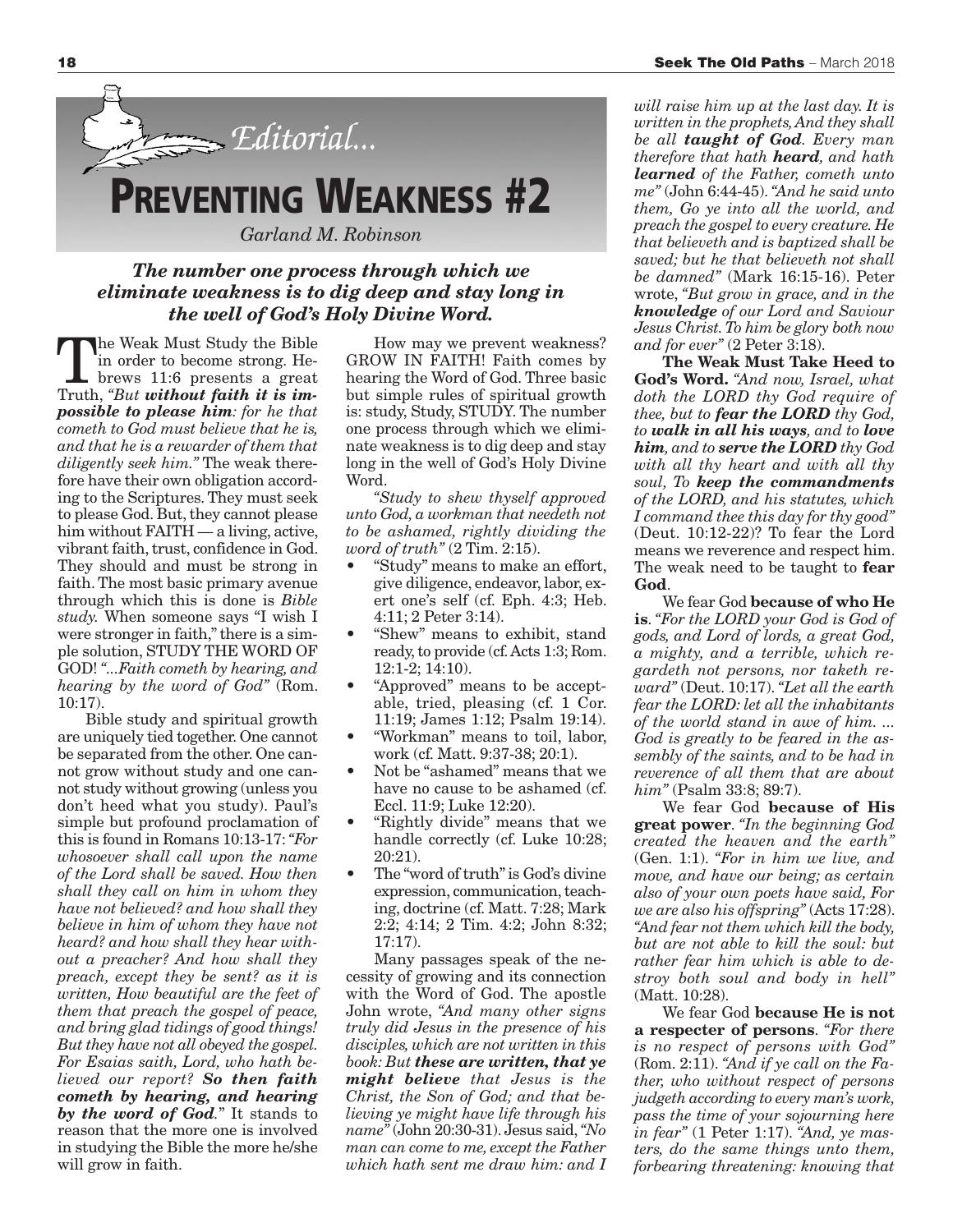*your Master also is in heaven; neither is there respect of persons with him"* (Eph. 6:9).

We fear God **because of what He has done for us**. *"But God commendeth his love toward us, in that, while we were yet sinners, Christ died for us"* (Rom. 5:8). *"For ye are bought with a price: therefore glorify God in your body, and in your spirit, which are God's"* (1 Cor. 6:20).

The weak must learn to **walk in the ways of God**.That requires effort and determination. It is a different walk than the way of the world. After baptism, converts "walk in newness of life"(Rom. 6:4).They walk after the spirit and not after the flesh (Rom. 8:1).They walk honestly, not in rioting and drunkenness, not in chambering and wantonness, not in strife and envying (Rom. 13:13). It is a walk in the Spirit's will (Gal. 5:16).We must walk by faith (2 Cor. 5:7), walk worthy (Col. 1:10) and walk in the light (1 John 1:7).

The weak must learn to **love God**. God is love (1 John 4:8; 2 Cor. 13:11). We, therefore, must love him (1 John 4:19). God demonstrated his love for us. *"Behold, what manner of love the Father hath bestowed upon us, that we should be called the sons of God: therefore the world knoweth us not, because it knew him not"* (1 John 3:1). *"But God, who is rich in mercy, for his great love wherewith he loved us"* (Eph. 2:4). Jesus made it clear we are to love God, *"Jesus said unto him,Thou shalt love the Lord thy God with all thy heart, and with all thy soul, and with all thy mind"* (Matt. 22:37).

The weak must learn to **serve God**. *"No man can serve two masters: for either he will hate the one, and love the other; or else he will hold to the one, and despise the other. Ye cannot serve God and mammon"* (Matt. 6:24). Service to God involves turning from our sins and obeying his will. The Thessalonians, *"...turned to God from idols to serve the living and true God"* (1 Thess. 1:9). We serve God when we serve one another (Gal. 5:13). Service implies selling, giving and following. *"Then Jesus beholding him loved him, and said unto him, One thing thou lackest: go thy way, sell whatsoever thou hast, and give to the poor, and thou shalt have treasure in heaven: and come,take up the cross, and follow me"* (Mark 10:21).

#### **Book of Mormon From God?…** *(Continued from page 17)*

mon contradict the Bible, it also contradicts itself! It has already been mentioned that the Book of Mormon contradicts itself regarding where Jesus was born, but there are many other contradictions. For example, in the original Book of Mormon, Mosiah 21:28 stated that "king Benjamin" was still alive, however the writer had apparently forgotten that fifteen chapters earlier in his story king Benjamin had died! The second edition of the Book of Mormon had this blatant error removed, but by making that change, the Mormons admitted the error. 2

#### **IT DIRECTLY QUOTES FROM THE KING JAMES TRANSLATION OF THE BIBLE**

Why would plates, which were supposedly created hundreds of years before King James was even born, contain direct quotes from the King James translation of the Bible? Yet the Book of Mormon is replete with direct quotes from the King James translation. One example is Mosiah chapter 14.The whole chapter is a direct quote of Isaiah 53:1-12 from the KJV! Even all eleven of the italicized words from the KJV (which were not supplied in the original Hebrew text) are directly quoted in Smith's book! It has been estimated that as much as 4% of the Book of Mormon can be traced to the King James translation of the Holy Scriptures. 3

#### **IT IS LITERALLY FULL OF ERRORS**

Joseph Smith proudly boasted that the Book of Mormon was "the most accurate book on earth," yet some 3,913 errors have had to be corrected! <sup>4</sup> "There are literally thousands of grammatical errors in the original edition of the Book of Mormon, errors that have been gradually changed in later editions. These take the form of such things as double negatives, incorrect adverbs and adjectives, and especially incorrect tenses."5 Here are a few examples:

• "I would cite your minds forward to the time when the Lord gave these commandments" (Alma 13:1; this error is still in recent editions!);

- "They did not fight against God no more" (Alma 23:7);
- "Adam and Eve, which was our first parents" (1 Nephi 5:11);
- "Behold, for none of those things I cannot hope" (2 Nephi 33:9). Joseph Smith even made up his own words, such as:
- "preparator" (for preparer, 1 Nephi 15:35, still found in later versions);<br>"arriven"
- (for arrived, Alma) 20:30);
- "numerority" (for a vast number, Alma 56:10);
- "enormity" (for a vast number, Alma 52:5); and
- "cimeter" (for sword, Enos 1:20).

Not only did the Book of Mormon contain fabricated words, it also had common words misspelled, such as:

- "bellowses" (for bellows, 1 Nephi 17:11);
- "phrensied" (for frenzied, Alma 30:16);
- "eatheth" (for eateth, 3 Nephi 20:8);
- "tempels" (for temples, Alma 16:13), etc.

Perhaps one might try to explain away such errors as those mentioned above by saying that Joseph Smith was not given the actual words to record, but merely the ideas, which he had to translate into English. However, that is not what Joseph Smith and the early "witnesses" of the plates claimed! They claimed that the actual process of translation was overseen and guided by God:"the plates...have been translated by the gift and power of God."6 As a matter of fact, the Mormons have stated that EVERY LET-TER OF EVERY WORD was revealed to Smith, and the words had to be copied down correctly before the next part of the text would even be revealed by God! David Whitmer, one of the original "three witnesses," stated the following:

Joseph Smith would put the seer stone into a hat, and put his face in the hat, drawing it closely around his face to exclude the light; and in the darkness the spiritual light would shine. A piece of something resembling a parchment would appear, and on that appeared the writing. **One character at a time would appear and under it was the interpretation in English**.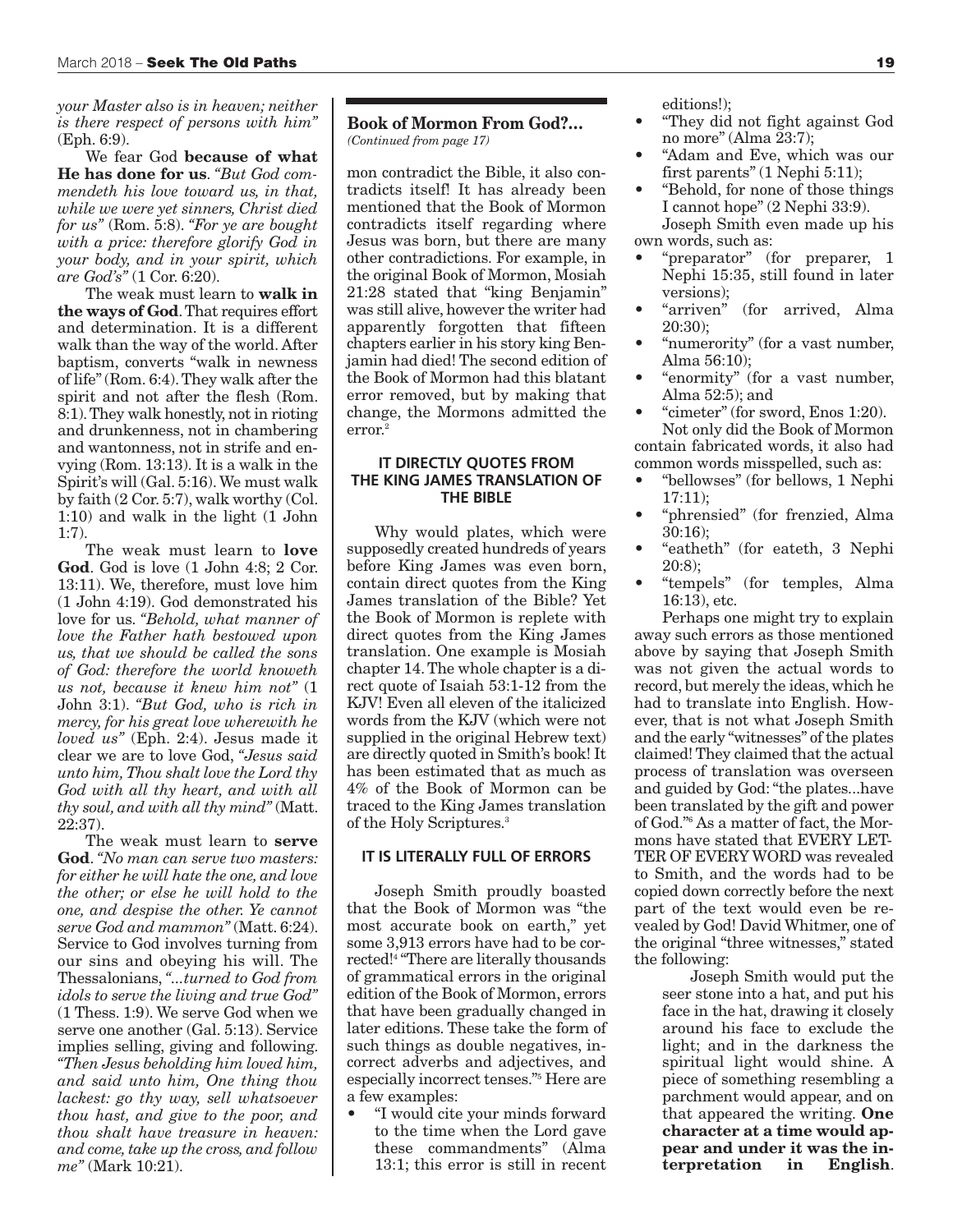Brother Joseph would read off the English to Oliver Cowdery, who was his principal scribe, and when it was written down and repeated to brother Joseph to see if it was correct, then it would disappear, and another character with the interpretation would appear. 7

Martin Harris, another of the three witnesses, wrote, "The translation of the characters appeared on the Urim and Thummim, sentence by sentence, and as soon as one was **correctly translated** the next appeared."8 Mormon historian Brigham H. Roberts wrote that"the interpretation...was reflected in the sacred instrument, there to remain **until correctly written** by the scribe."9 Joseph Smith stated that "the translation of them (the plates — JPH) which you have seen is correct."10 The Mormons claim that the Book of Mormon is from God, and the actual letter by letter translation was overseen by God Himself, but how can anyone believe that God would have made even one mistake, let alone thousands of mistakes?

#### **IT REFUTES ITS OWN CLAIMS OF INSPIRATION**

The very characters of Smith's fanciful story admit that the book is not inspired by God! In the first chapter of the Book of Mormon, Nephi says about his writing: "...I make it with mine own hand; and I make it according to **my knowledge**" (1 Nephi 1:3). Later, Nephi writes, "Nevertheless, I do not write anything upon plates save it be that **I think** it be sacred. And now,**if I do err**, even did they err of old..." (1 Nephi 19:3-10). "...I have written according **to the best of my knowledge**..."(Jacob 7:26)."And now it came to pass,**if there was no mistake made by this man** in the reckoning of time..."(3 Nephi 8:2). Perhaps this admission is the most surprising: "And whoso receiveth this record, and shall not condemn it because of **the imperfections which are in it**, the same shall know of greater things than these..." (Mormon 8:12).

It is evident that Joseph Smith anticipated that his errors would be quickly detected!

#### **IT HAS NO HISTORICAL OR ARCHAEOLOGICAL VALUE**

Regarding the Bible, the late Nelson Glueck, a famous archaeologist, said, "It may be stated categorically that no archaeological discovery has ever controverted a Biblical reference. Scores of archaeological findings have been made which confirm in clear outline or exact detail historical statements in the Bible."11

However, the same cannot be said about the Book of Mormon."It records hundreds of people and places that have never been authenticated! In fact, when questioned about its historical and archaeological reliability, major institutions such as the Smithsonian institute have clearly said that it has **none.**"<sup>12</sup>

#### **IT CONTAINS ABSURDITIES**

One may merely read the account of football-shaped barges with plugs in the top and bottom to see a clear example of the absurdities of the Book of Mormon (Ether 2:16-25). In God's plan for the barges, He had supposedly failed to provide a means of air and light for the boats.When God was asked about the lack of such, he apparently realized His error, and told them to make holes in the top and bottom of the boats, and they were to plug and unplug them as needed. Since the boat was shaped like a football, they would be rolling around in the sea, and the top of the boat would soon become the bottom! Can you imagine the battering and seasickness they would have experienced? Compare such silliness to the scientifically accurate dimensions and specifications of Noah's ark (Gen. 6:14ff), which dimensions have been used even in modern ships for carrying large amounts of cargo.

Another absurdity can be found in the account of Shiz, the decapitated man who "raised up on his hands and fell; and after that he had struggled for breath, he died"(Ether 15:31). One also wonders how people in 73 B.C. were using a compass, since the compass was not invented until about A.D. 1100! (Alma 37:38)

#### **CONCLUSION**

Entire books have been written exposing the falsehoods of the Book of Mormon, but hopefully the information presented here is sufficient to

convince the objective reader that the Book of Mormon is not from God.

It is interesting that the first purported witnesses of the plates later apostatized from the Mormon church. <sup>13</sup> John H. Gilbert, printer of the first edition of the Book of Mormon, stated in a legal affidavit that he had asked one of those "witnesses," Martin Harris, the following question: "'Martin, did you see those plates with your naked eyes?' Martin looked down for an instant, raised his eyes up, and said, 'No. I saw them with a spiritual eye'."<sup>14</sup>

Many wonder why Mormons are willing to risk their souls on something that is so clearly false. May the Mormons and everyone else do what the Holy Spirit commanded in the Bible, the **true** Holy Scriptures: *"Prove all things; hold fast that which is good"* (1 Thess. 5:21).

#### **REFERENCES**

- 1 Smith, Joseph. *The Book of Mormon.* "Introduction," (Salt Lake City, UT: 1981).
- 2 Williams, Jon Gary. *The Book of Mormon: A Book of Error and Fraud,* p.18.
- 3 Ibid., p.17.
- 4 Conley, Darrell. *Mormonism.* 2001 Spring Bible Institute Lectures, p.373.
- 5 Williams, p.9.
- 6 Smith, Joseph. *The Book of Mormon."The Testimony of Three Witnesses"* (Salt Lake City, UT: 1981).
- 7 Whitmer, David. *Address to All Believers in Christ,* Richmond, Missouri, 1887, p.12.
- 8 Harris, Martin. *The Myth of Manuscript Found,* p.91.
- 9 Roberts, Brigham H. *New Witnesses for God,* Vol. III, p.114.
- 10 Smith, Joseph. *History of the Church,* Vol. I. pp.54-55.
- 11 Glueck, Nelson. *Rivers in the Desert: A History of the Negev,* p.31.
- 12 Williams, p.29.
- 13 Ibid., p.33.
- 14 Gilbert, John H. *"Memorandum,"* in Joseph Smith Begins His Work.

*PO Box 759 Baker, FL 32531*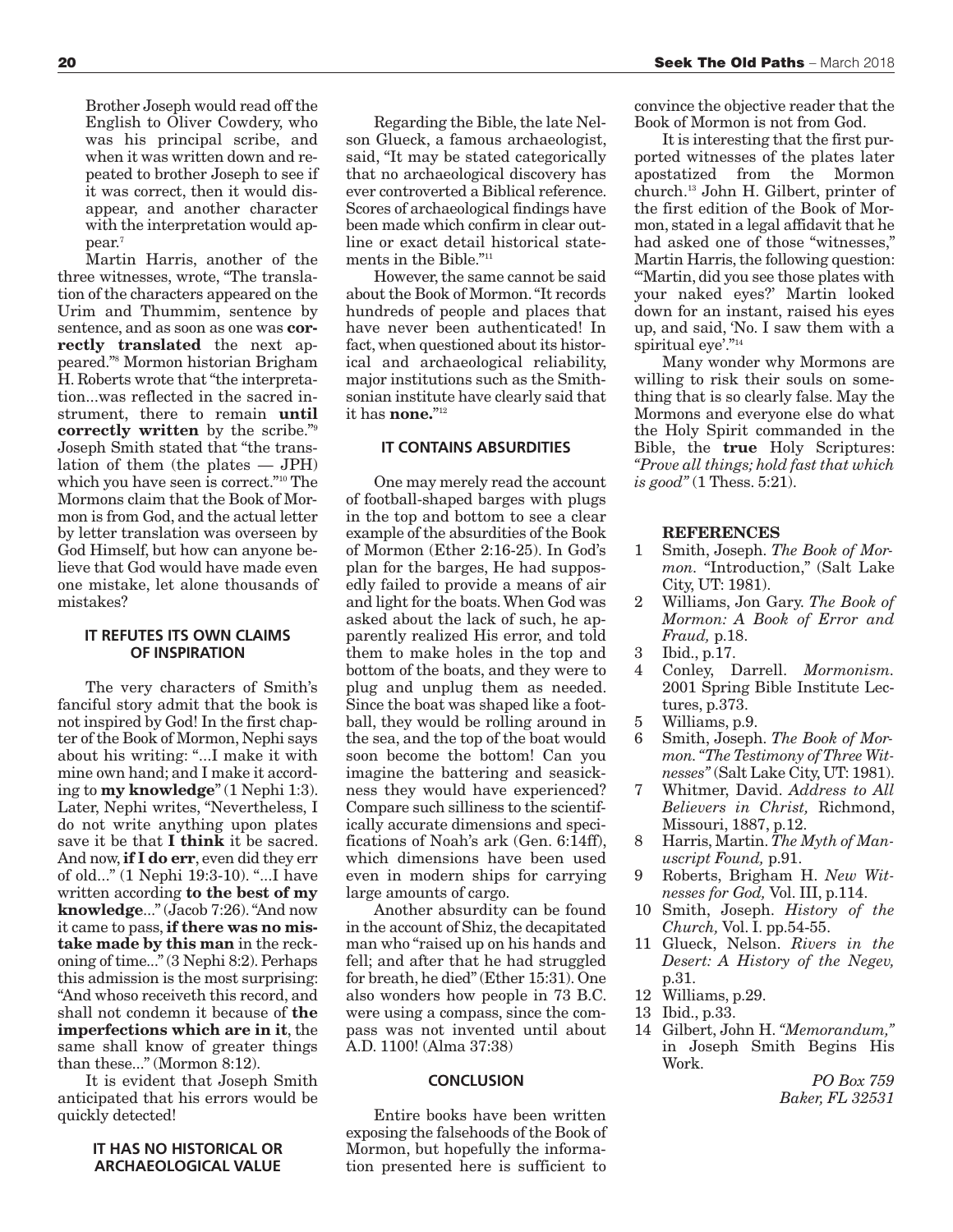## **HOW WE GOT THE BIBLE #3 CONFIRMATION**

*Randy Kea*

### *God commands us to believe His Word but has always provided the conclusive proof and evidence needed to create and undergird the faith He requires.*

God not only *revealed* and *in-*<br>spired His Word, but He *au-*<br>confirmation Some try to make the *spired* His Word, but He *authenticated* it with miraculous confirmation. Some try to make the Bible simply a book of wonders and miracles.Although there are many accounts of divine miraculous manifestations in the Bible, they essentially cluster around four critical and transitional periods of recorded Bible history: 1) the miracles connected to the Exodus; 2) during a period of apostasy in Israel — the miracles connected with the prophets Elijah and Elisha; 3) the miracles during Captivity (Daniel, Shadrach, Meshach, Abednego) and 4) the miracles of Christ and the apostles.

When one considers the Bible covers many centuries of sacred history, it is clear that miracles are special, not general or common. They had a specific and divine purpose.The word translated "confirming"in Mark 16:20 means,*"to make firm, establish, make secure...stable, fast, firm"* (Vine's). When God performs a miracle, He establishes His Word to be true.

There are many examples in the Bible of God providing His inspired spokesmen with miraculous credentials which would certify them to be the mouthpiece of God. One example is the mediator and lawgiver, Moses. The Lord commissioned Moses to go to pharaoh and demand that he release his people (the children of Israel) out of Egyptian bondage. Moses would not only have to convince pharaoh, but also the children of Israel, that he was sent by God to deliver them. How would this be demonstrated and authenticated? The Lord spoke to Moses and said,*"and thou shalt take this rod in thine hand, wherewith thou shalt do signs"* (Exodus 4:17; signs are miracles, Num. 14:22; Deut. 11:3). As the events of the Exodus unfold, notice the repetition of the purpose of these signs:*"that thou mayest know there is none like unto the Lord our God"* Exodus (8:10); *"to the end thou mayest know that I am the Lord in the midst of the earth"* (8:22); *"that thou mayest know how that the earth is the Lord's"* (9:29);*"what things I have wrought in Egypt, and my signs which I have done among them; that ye may know how that I am the Lord"* (10:2).These statements clearly show they could "know" (not guess or speculate) that Moses represented the one true God and His word.

Another Old Testament example demonstrating the same principle is the great prophet Elijah. God sends Elijah to Zarephath to dwell there. He tells Elijah that He has commanded a widow woman there to sustain him. While abiding with the woman, her son falls sick and dies. Elijah prays to the Lord. The child is raised from the dead.At the end of this account, please note the recorded statement of the woman: *"And the woman said to Elijah, Now by this I know that thou art a man of God, and that the word of the Lord in thy mouth is truth"* (1 Kings 17:24). Signs, wonders and miracles have always testified to the authenticity of God's inspired spokesmen.

Moving to the New Testament, these same principles would apply to the wide range of miracles that Jesus the Son of God performed.The various miracles Jesus performed certified/ verified His deity. Note here what the Lord Himself said about the purpose of His miracles:*"...whether is it easier to say to the sick of the palsy,Thy sins be forgiven thee; or to say, Arise, and take up thy bed, and walk? But that ye may know that the son of man hath power on earth to forgive sins,(he saith to the sick of the palsy,) I say unto thee, Arise, and take up thy bed, and go thy way into thine house"* (Mark 2:9-11). Since only God can forgive sins, Jesus confirms His divine nature by a miracle, thus proving He has power (authority) to forgive sins. Consider also

the correct conclusion Nicodemus draws from the miraculous evidence presented by Jesus:*"There was a man of the Pharisees, named Nicodemus, a ruler of the Jews: the same came to Jesus by night, and said unto him, Rabbi, we know that thou art a teacher come from God: for no man can do these miracles that thou doest, except God be with him"* (John 3:1-2).

The apostle Peter, in the first recorded Gospel sermon on the day the church began, recognizes the same evidence as Nicodemus concerning Jesus: *"Ye men of Israel, hear these words; Jesus of Nazareth, a man approved of God among you by miracles and wonders and signs, which God did by him in the midst of you, as ye yourselves also know"* (Acts 2:22).

In connection with Jesus, miraculous manifestation certified him as deity (John 20:30-31). However, the purpose of miracles with reference to the apostles and other inspired men of the New Testament was to provide them with credentials, confirming they were speaking God's Word and not their own. We here itemize a few verses: *"And they went forth, and preached everywhere, the Lord working with them, confirming the Word with signs following"* (Mark 16:20); *"How shall we escape, if we neglect so great salvation; which at the first began to be spoken by the Lord, and was confirmed unto us by them that heard him; God also bearing them witness, both with signs and wonders, and with divers miracles, and gifts of the Holy Ghost, according to his own will?"* (Heb. 2:3-4); *"Truly the signs of an apostle were wrought among you in all patience, in signs, and wonders, and mighty deeds"* (2 Cor. 12:12);*"And my speech and my preaching was not with enticing words of man's wisdom, but in demonstration of the Spirit and of power"* (1 Cor. 2:4); *"For our gospel came not unto you in word only, but also in power, and in the Holy Ghost,*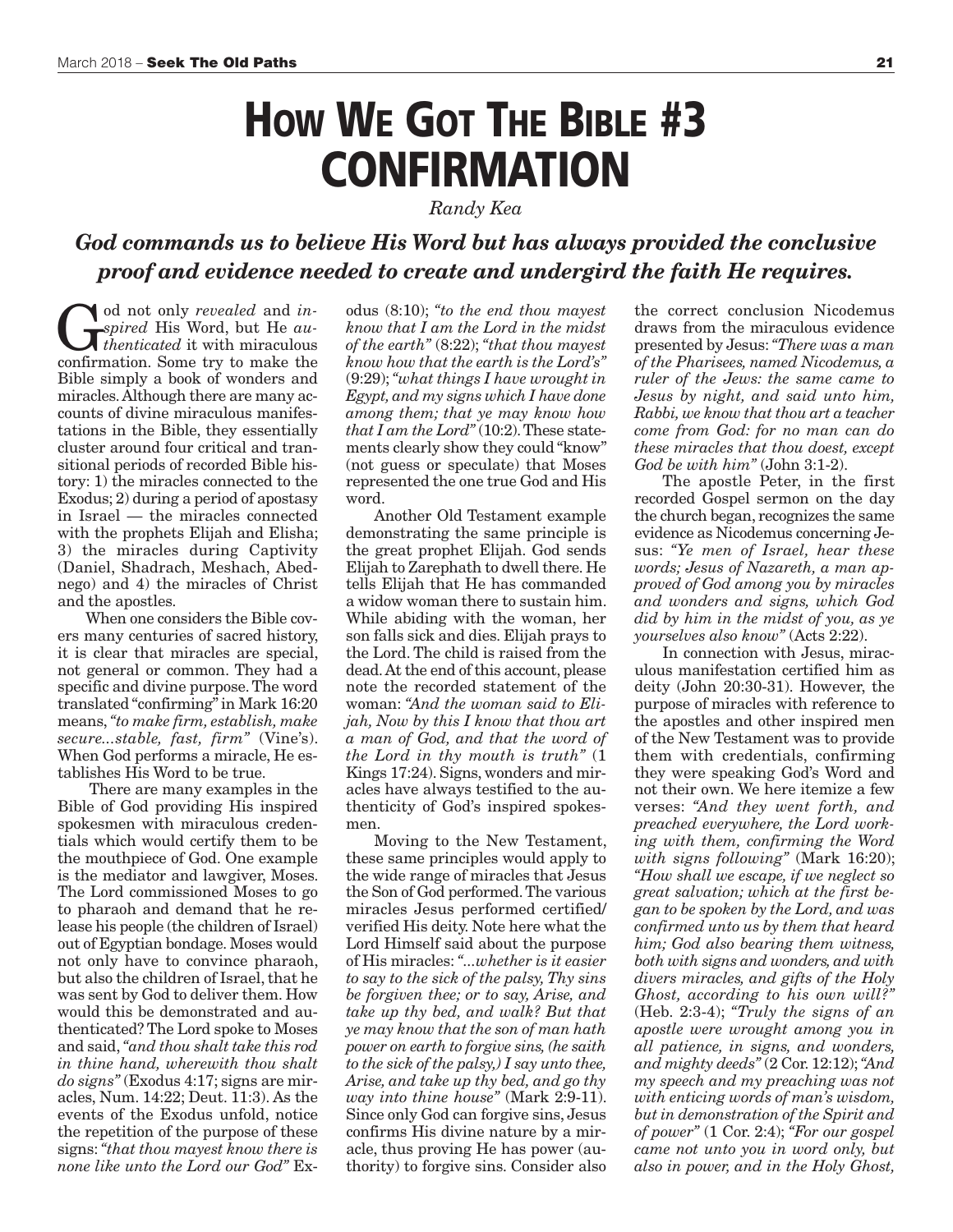*and in much assurance"* (1 Thess. 1:5).

Many claim miraculous abilities today. However, all of these charlatans are in the same category. The Pope claims that he is the voice of God, Joseph Smith of Mormonism claimed additional revelation from God, and modern denominational preachers assert that God is speaking through them. These all come to us "in word only" and with no power at all. They contradict each other and the Bible. In spite of their erroneous and deceptive claims, no one today can perform miracles like Jesus, the apostles, and the other inspired men of the New Testament.These gifts, having served their purpose to reveal and confirm the New Testament Gospel, ceased and passed away (Eph. 4:7-15; 1 Cor. 13:8-13). They are no longer needed. The inspired word has been confirmed.

I will elaborate on the canon (39 books) of the Old Testament and its confirmation under the topic of "Preservation" later in this series of articles. At this point, however, let us consider the canon (27 books) of the New Testament.

The idea that the canon of the New Testament was established over a lengthy period of time is a false concept and does not fit Bible claims for authentication. Further, the notion that some group of men (council) who lived after the apostolic period convened and determined which books should be included in the New Testament canon is also erroneous and not in harmony with the Bible position on canonicity. Even in the Lord's church, some have not held to the Bible view of canonicity. F. W. Mattox in his book on church history entitled *The Eternal Kingdom* (in the chapter on the canon of the New Testament), makes two or three statements that are simply not in harmony with New Testament affirmations. On pages 102-103 he writes,"There is no historical evidence in regard to the distribution of inspired letters...all the church could do was to apply tests to ascertain whether or not a letter was from God...the churches faced a real problem, however, in determining just what letters were inspired." These statements are incorrect.Through the years I have rarely heard this subject addressed from the pulpit or in classes. There is a great deal of misinformation or lack of information on the subject of canonicity among the Lord's people. If we are going to deal with unbelievers, we must arm ourselves with the truth on this matter of confirmation and canonicity (1 Peter 3:15).

There is inspired evidence concerning canonicity and the distribution of New Testament books. Consider the following Scriptures: *"And when this epistle is read among you* (the church at Colosse), *cause that it be read also in the church of the Laodiceans; and that ye likewise read the epistle from Laodicea"* (Col. 4:16); *"I charge you by the Lord that this epistle be read unto all the holy brethren"* (1 Thess. 5:27). Further, the book of Revelation was specifically addressed to seven churches in Asia (Rev. 1:4). The book of Galatians was addressed to all the churches throughout the region (Gal. 1:2). These inspired books were to be distributed among all the churches everywhere. Paul made the point of inspiration very clear when he wrote:*"If any man think himself to be a prophet, or spiritual, let him acknowledge that the things that I write unto you are the commandments of the Lord"* (1 Cor. 14:37).

Upon careful study, the Bible position on canonicity (which books are Scripture) is clear. The books of the New Testament were authenticated by miraculous gifts of the first-century church. Congregations of the Lord's people possessed miraculous gifts distributed to them by the apostles (Acts 8:14-18; Rom. 1:11). These inspired men, possessing the gifts of"prophecy" and "discerning of spirits"(1 Cor. 12:8- 10) were miraculously endowed to detect true/false prophets and true/false doctrine. Many passages indicate this. *"Beloved, believe not every spirit, but try the spirits whether they are of God; because many false prophets are gone out into the world*"  $(1)$  John 4:1).  $\mathcal{I}$ *know they works, and thy labour, and thy patience, and how thou canst not bear them which are evil; and thou hast tried them which say they are apostles, and are not, and hast found them liars"* (Rev. 2:2). *"When ye received the word of God which ye heard of us, ye received it not as the word of men, but as it is in truth, the word of God, which effectually worketh also in you that believe"* (1 Thess. 2:13). *"Therefore brethren, stand fast, and hold the traditions which ye have been*

*taught, whether by word, or our epistle. ... And if any man obey not our word by this epistle, note that man, and have no company with him, that he may be ashamed"* (2 Thess. 2:15; 3:14). So, if a letter was received by a church of Christ, it could be immediately and miraculously authenticated. There would be no problem in doing this. There would be no waiting. There would be no subjective tests applied. It would be miraculously and immediately confirmed and accepted as Scripture. All twenty-seven books of the New Testament canon were revealed, inspired, and confirmed miraculously by the end of the apostolic period through four apostles (Matthew, John, Paul, Peter) and four prophets (Mark Luke, James, Jude). Paul wrote, *"How that by revelation he made known unto me the mystery;(as I wrote afore in few words, Whereby, when ye read, ye may understand my knowledge in the mystery of Christ). Which in other ages was not made known unto the sons of men, as it is now revealed unto his holy apostles and prophets by the Spirit"* (Eph. 3:3-5).

The Bile is self-authenticating, based on the internal qualities it possesses — predictive prophecy, supernatural unity, scientific foreknowledge, etc. — and needs no further confirmation.These objective qualities establish it to be what it claims to be. We need to constantly emphasize that mere human productions (the **Koran**, the **Book of Mormon**, **Watchtower** writings, etc.) possess no such qualities and thus are not in the same category as the Bible.

God commands us to believe His Word but has always provided the conclusive proof and evidence needed to create and undergird the faith He requires.

In this series so far, on the question of How We Got the Bible, we have established: 1) God has always revealed His will in words that man can understand; 2) God has always inspired the words His prophets spoke and/or wrote; 3) God has always miraculously confirmed His will so as to remove all doubt concerning its divine origin.

In our next installment we will consider the universal dissemination of the New Testament message in the first century.

> *100 Sweetbriar Walk Stockbridge, GA 30281*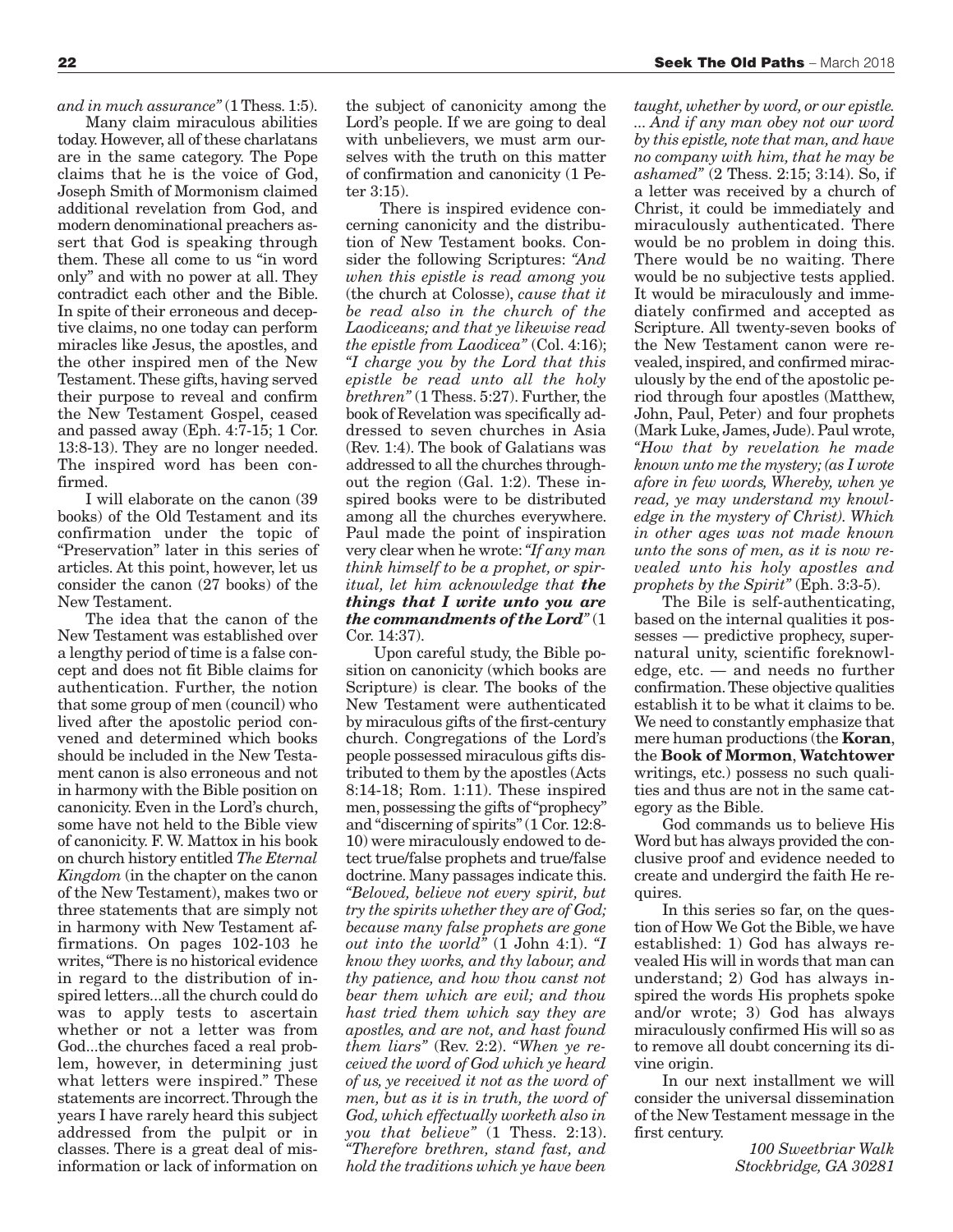## **INFLUENCE OF CHARLES DARWIN**

*Doug Couch*

Charles Darwin was born on Feb. 12, 1809. His father and grand-<br>father were medical doctors. His grandfather Erasmus, was King<br>George's personal physician, and was known for his atheistic father were medical doctors. His grandfather Erasmus, was King views.

A medical school dropout, Darwin entered Cambridge University at the age of 18 to study for the ministry. He would graduate with a degree in theology four years later. When Darwin was 30, he married his first cousin, Emma, daughter to a wealthy potter, Josiah Wedgewood.

For the next twenty years, Darwin would study, explore, write and conduct studies with animals. Despite his education in theology, Charles had serious doubts about Christianity. When his daughter Annie died at the age of ten in 1851, Darwin became an agnostic. He said that a God who permitted suffering could not exist and was not worthy of being served.

In 1859, he published the *Origin of the Species* where he proposed natural explanations for the existence of all living things. Although it provoked outrage among religious leaders, Darwin's book was readily embraced by the scientific communities in Britain, Europe, and the United States.

One of Darwin's Cambridge professors, Adam Sedgewick, warned Darwin that his book would damage a lot of people. Sedgewick's words have proven to be true.

In 1991, British historian Paul Johnson claimed that the 20th century was the bloodiest in human history and it can be laid at the doorstep of Darwinian biology (quoted by professor David Campbell in Dehumanization:A Product of Darwinism 32, ISBN: 978-1-304-42445- 7).

Dr. Campbell shows how Darwinism laid the foundations for political movements like Nazism and Communism, and the liberal, progressive movement in the USA. Campbell is now a retired biology professor from the University of Missouri (St. Louis) and serves as an elder in the Lord's church in St. Louis.

Campbell, along with other scholars estimate that Nazism and Communism were responsible for millions of deaths in the 20th century. Prof. J. R. Rummel concluded that 178 million were killed by dictatorial governments in that time period. He wrote:"Stalin exceeded Hitler in monstrous evil, and Mao beat out Stalin" (Source: http://www.orthodoxytoday.org/articles5/RummelDemocide.php).

It is well documented that Stalin (Russia) and Hitler (Germany) were influenced by Charles Darwin. Although raised as a Buddhist, Chairman Mao Zedong (China) embraced the views of Karl Marx and Vladimir Lenin while in college. Marx enjoyed Darwin's *Origin of the Species,* although he thought it was not well-written. Stalin, Hitler, Mao, Marx and Lenin were atheists who denied special creation by God.

It has been claimed that it does not matter what one believes about God. However, Jesus said *"by their fruits ye shall know them"* (Matt. 7:16).Where are the hospitals and orphanages built by atheists? The fruit of atheism is bitter, leading to declines in moral behavior, respect for human life and to an increase in the despair and hopelessness of men.

> *1897 Jones Creek Rd Dickson TN 37055*

### **CONTRIBUTIONS**

| Carl & Agnes Thomsen\$20                            |  |
|-----------------------------------------------------|--|
|                                                     |  |
|                                                     |  |
|                                                     |  |
| Charlie Rector \$100                                |  |
|                                                     |  |
|                                                     |  |
| Roger & Margaret Harris\$20                         |  |
|                                                     |  |
|                                                     |  |
|                                                     |  |
|                                                     |  |
|                                                     |  |
|                                                     |  |
|                                                     |  |
| Baker C/C, Baker, FL \$25                           |  |
|                                                     |  |
| Anonymous\$100                                      |  |
| Jonathan Stubblefield\$200                          |  |
| Del Brantley \$50                                   |  |
|                                                     |  |
|                                                     |  |
| Anonymous\$200                                      |  |
| Arlington C/C,                                      |  |
|                                                     |  |
| McMinnville, TN\$50                                 |  |
| Mt. Olivet C/C,                                     |  |
| Greeneville, TN\$100                                |  |
|                                                     |  |
| Barbara Morris\$50                                  |  |
| Neely's Bend C/C,                                   |  |
|                                                     |  |
| Madison, TN \$100                                   |  |
| Bradford C/C, Bradford, TN\$50                      |  |
|                                                     |  |
| Anonymous\$100                                      |  |
| Charles Allen \$100                                 |  |
| Dan Huffines \$40                                   |  |
|                                                     |  |
|                                                     |  |
|                                                     |  |
|                                                     |  |
|                                                     |  |
| Bert A. Kramer\$100                                 |  |
|                                                     |  |
| Robert & Barbara Burton\$25                         |  |
|                                                     |  |
| Jack & Sarah Webb\$100                              |  |
|                                                     |  |
| Donzella Malone\$10                                 |  |
| Anonymous\$1,500                                    |  |
|                                                     |  |
|                                                     |  |
|                                                     |  |
| Finley & Sharon Morgan\$120                         |  |
|                                                     |  |
| Jerry Harris\$100                                   |  |
| Dorotha J. Johnson\$20                              |  |
|                                                     |  |
| Wood C/C, Woodbury, TN \$50                         |  |
| Beth Ann Foster \$25                                |  |
|                                                     |  |
|                                                     |  |
| Central Arkansas C/C,<br>Alexander, AR \$200        |  |
| Arlington C/C,                                      |  |
|                                                     |  |
| McMinnville, TN\$50                                 |  |
|                                                     |  |
| J. E. Williams \$25<br>Mexico C/C, Mexico, MO \$100 |  |
|                                                     |  |
| Bethlehem C/C, Baxter, TN \$100                     |  |
| Harry Lee & Janet Barnes                            |  |
| (in memory of Perry Mathis).\$25                    |  |
|                                                     |  |
|                                                     |  |
| Beginning Balance\$5,792.19                         |  |
| Contributions \$4,890.00                            |  |
|                                                     |  |
| Debits                                              |  |
| Postage \$1,867.39                                  |  |
|                                                     |  |
| Repairs \$1,548.64                                  |  |
| Supplies \$ 43.06                                   |  |
| Website (1yr)\$ 99.00<br>Ending Balance \$7,124.10  |  |